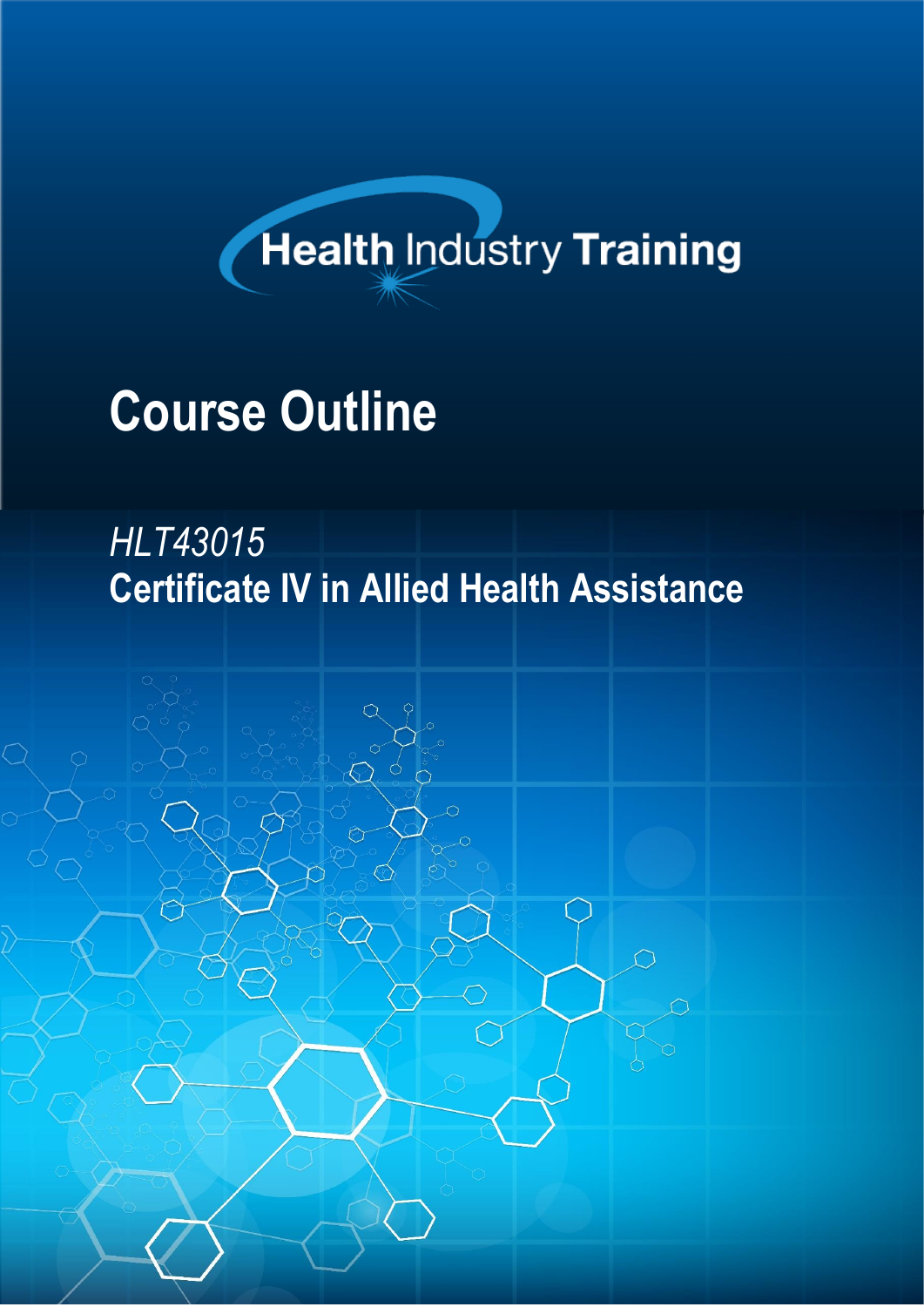

### **Why Choose Health Industry Training**

Health Industry Training is passionate and committed to inspiring students to achieve their career goals and aspirations. If you want to be part of an exciting, fast growing industry, the health and community services sector and Health Industry Training can fulfil that goal.

The health sector is currently the largest employment and fastest growing sector in Australia. The opportunities for Australians are exciting and rewarding. To be part of this industry it is important you select the most appropriate training organisation to ensure you receive the necessary knowledge, skills and practical experience needed to secure a place.

Health Industry Training has many years' experience in the health sector. We specialise in health and community services and keep well informed of the current and future trends occurring in the health and community services sector.

Health Industry Training will help you successfully complete your qualification using an individual, supportive approach by providing you with a training plan individualised to suit your needs and lifestyle. Study your way, place and pace with the support of a personal trainer.

It is recommended that you read this course outline in conjunction with the student handbook that is available on the Health Industry Training website.

### *Inspiring students to achieve!*

RTO National Provider # 32145





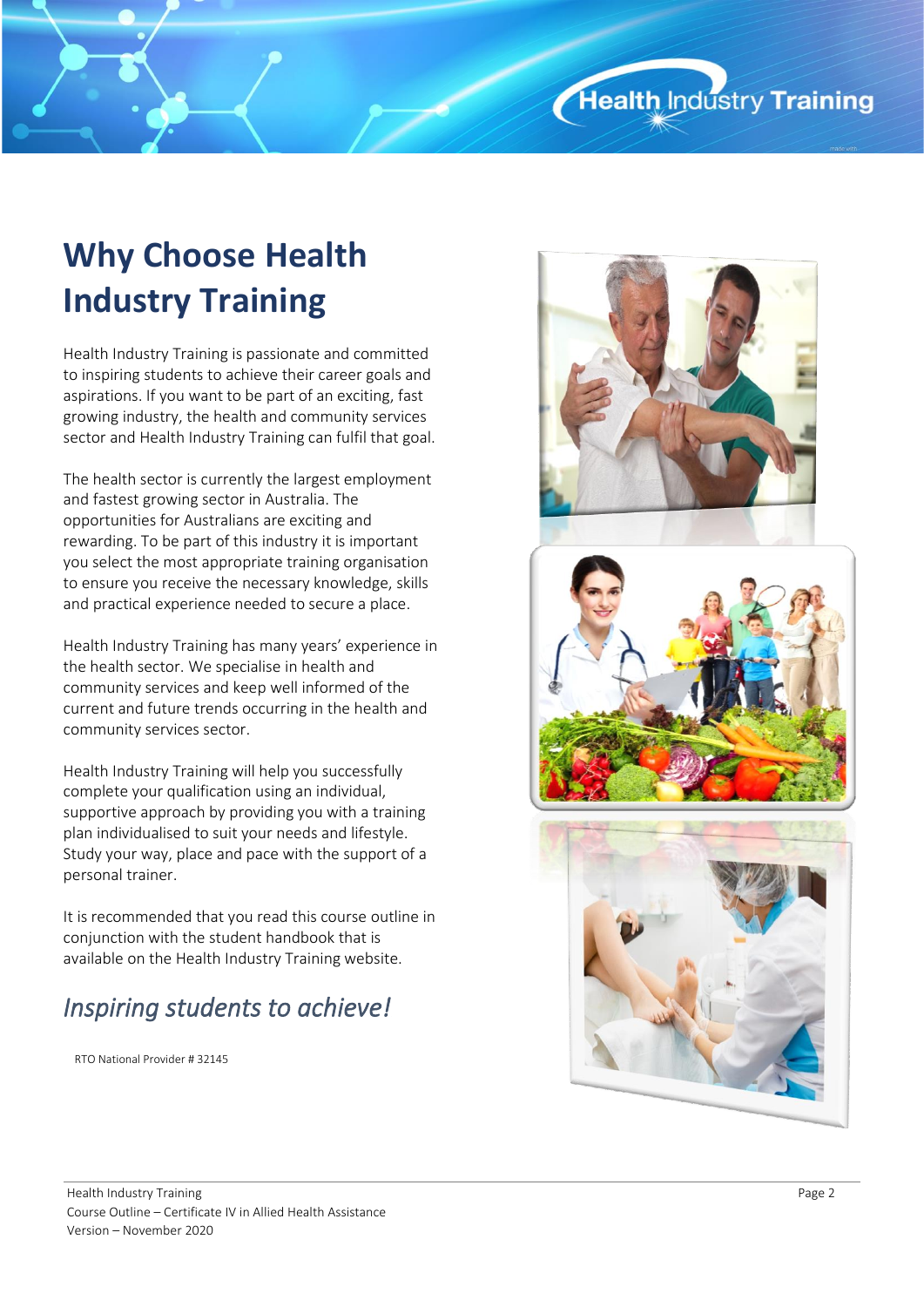

## **HLT43015 Certificate IV in Allied Health Assistance**

#### **Course Details Course Act and Lindustry trend**

| <b>Duration</b>                        | Maximum 24 months                                                                                                                                                                                                                                           |  |
|----------------------------------------|-------------------------------------------------------------------------------------------------------------------------------------------------------------------------------------------------------------------------------------------------------------|--|
| <b>Course Hours</b>                    | Minimum of 120 hours<br>[Specialised skill sets require a<br>minimum of 120 hours per<br>skill set. These hours are<br>mandatory as per the training<br>packaging rules which can be<br>found at www.training.gov.au.<br>See Course Structure for<br>hours] |  |
| <b>Delivery Method</b>                 | Flexible<br>Individual needs approach to<br>learning<br><b>Practical Placement</b>                                                                                                                                                                          |  |
| <b>Enrolment Method</b>                | Open enrolment                                                                                                                                                                                                                                              |  |
| <b>Prospect Career</b><br><b>Roles</b> | Therapy assistant<br>Podiatry assistant<br>Physiotherapy assistant<br>Speech pathology assistant<br>Allied health assistant<br>Community rehabilitation<br>assistant                                                                                        |  |
| Assessment<br><b>Methods</b>           | Short answer questions<br>Projects<br>Case studies<br>Practical placement<br>Simulated assessments                                                                                                                                                          |  |

Australia has more than 90,000 allied health professionals, who work alongside doctors and nurses to provide optimum health care for all Australians.

Allied Health Assistants work under the direction of professional staff such as doctors, social workers, physiotherapists, speech pathologists, occupational therapists, diversional therapists, home economists and nurses. They assist senior staff by visiting clients, preparing written and verbal reports, and helping with personal care that clients or carers may not be able to undertake.

Our ageing population and the increased focus on primary health care means that roles associated with allied health will continue to increase. This will potentially include multi-specialty practice or multidisciplinary teams operating within primary care involving allied health and medical practitioners, and increased establishment/uptake of roles and training for allied health assistants.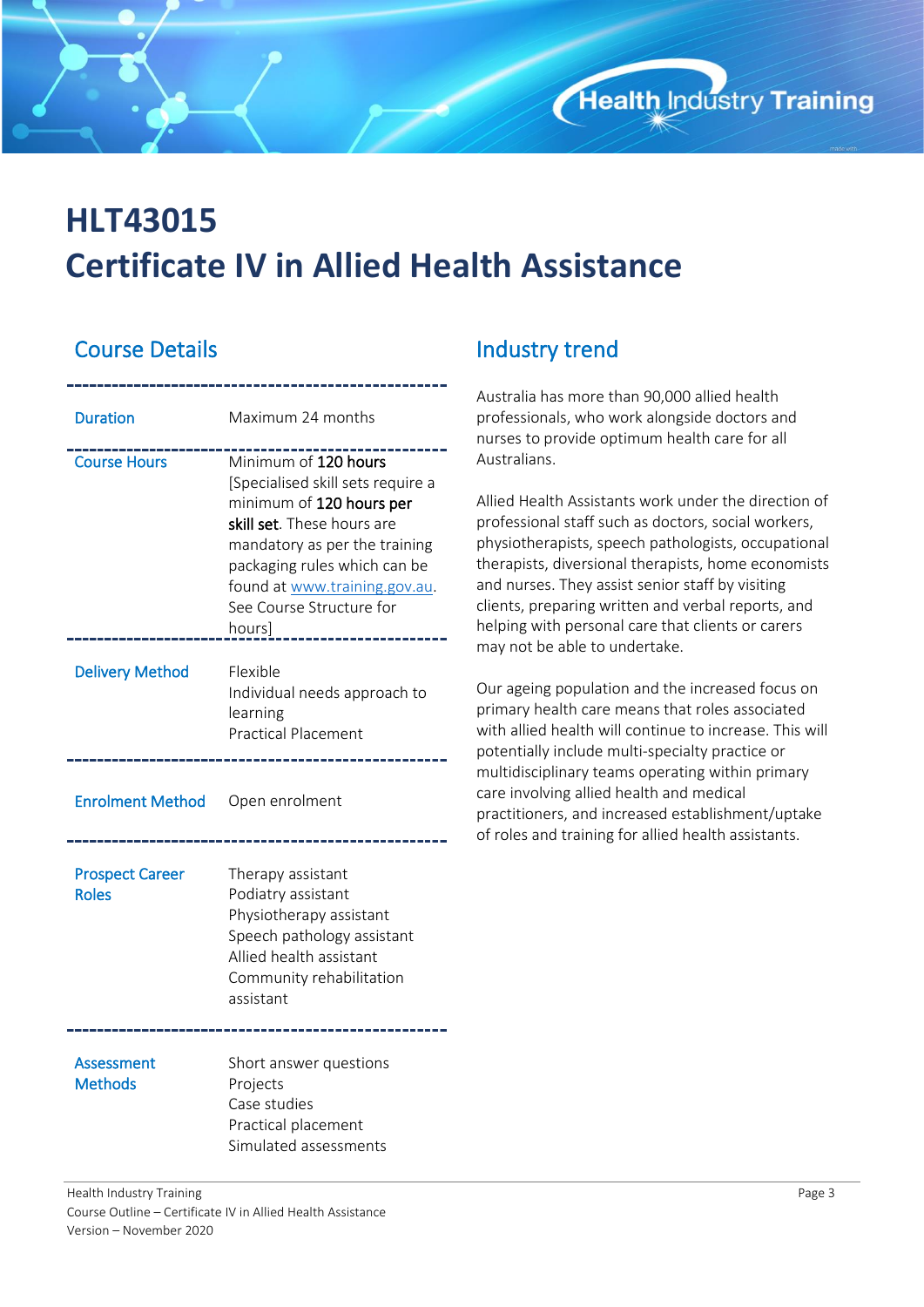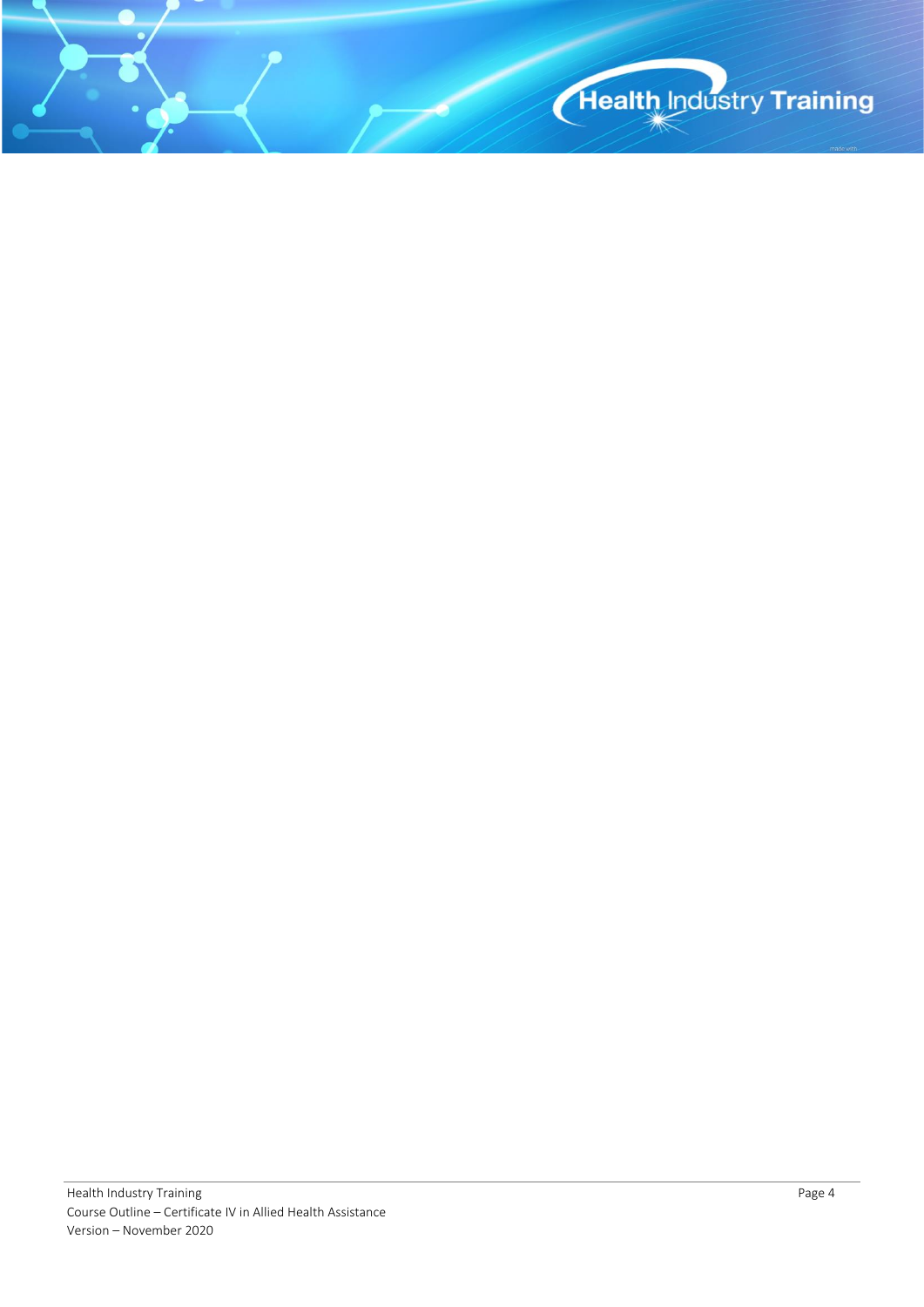

### **Course Information**

#### **Delivery Method**

The Certificate IV in Allied Health Assistance is delivered through a blended delivery method.

Students are provided with learner resources and assessment handbooks for each unit of competency. The assessment handbooks provide students with instructions on submitting assessments.

#### **Practical Placement**

Health Industry Training recognises that an important part of undertaking a qualification in health or community services is the practical component of the course. Practical placement provides students with an avenue to apply practical skills in a 'real life' environment where you can practice the skills and knowledge you have learnt during the course.

It is compulsory for students to undertake practical placement for the Certificate IV in Allied Health Assistance. See Course Structure for placement hours required as per training packaging rules.

#### **Securing Practical Placement**

As a student it is important for you to discuss work placement opportunities with local organisations. Practical placement must be sourced prior to commencing the units of competency within the qualification that have a practical component. Once you have sourced a relevant host employer, Health Industry Training will contact them on your behalf to discuss practical placement requirements.

#### **Insurance**

Health Industry Training provides insurance to all students undertaking work placement as part of their qualification.

#### **Pre-requirements**

As a student you must ensure you have completed the necessary 'Prior to practical work placement' activities listed below before practical placement can commence.

- National Criminal History Clearance
- Immunisations and screening

#### **Assessment Methods**

Health Industry Training uses a range of assessment methods to ensure sufficient evidence can be gathered to demonstrate you can perform the tasks against the specified criteria. Assessment methods can include:

- Short answer questions
- Projects / Reports
- Case studies
- **Scenarios**
- Workplace portfolios
- Practical placement logbook

#### **Recognition of Prior Learning**

RPL considers previous formal study and work experience and then assesses this against the elements of competency to determine competency. Students seeking recognition can apply for RPL on enrolment or throughout the duration of their study.

#### **Credit Transfer**

If you have completed a unit of competency within your intended qualification with another Registered Training Organisation (RTO) you may be able to apply for a credit transfer or exemption. A copy of the original transcript must be provided when applying for credit transfer.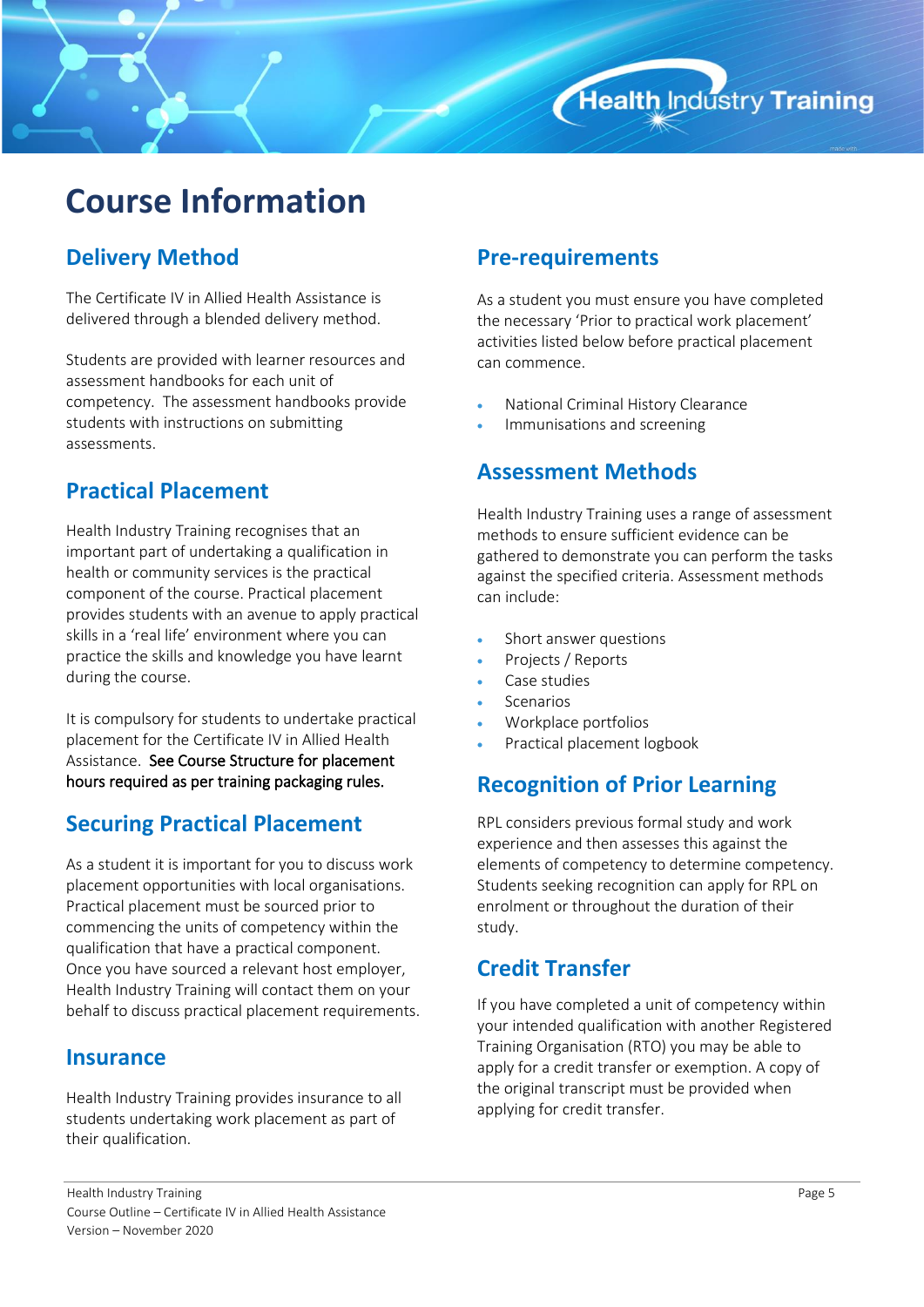

### **Admission Requirements**

#### **Entry Requirements**

To enrol in the Certificate IV in Allied Health Assistance it is anticipated that you will have completed year 10 or equivalent.

In addition, students are required to provide Health Industry Training with their Unique Student Identifier number.

#### **Minimum Age Requirements**

The minimum age for this course is 16 years old. If you are under 18 years of age your enrolment form must be signed by a parent or guardian.

#### **Literacy, Language, Numeracy (LLN) Requirements**

Students must have an adequate level of Language, Literacy and Numeracy skills (LLN). Entry into the course requires English proficiency to Year 10 level or equivalent. Students are able to test their LLN skills by completing an LLN test by emailing [info@healthindustrytraining.org.](mailto:info@healthindustrytraining.org)

### **Student Support**

Throughout your course with Health Industry Training, you will be provided with a range of support services depending on your individual needs.

Trainer support: You will be provided with a team of dedicated trainers who are there to support and guide you through. You may contact a trainer via phone and e-mail for assistance. Your main support trainer will also contact you on a regular basis to ensure you are on track to finish your qualification within your timeframe. Our professional trainers are there to ensure you have a successful learning journey.

In addition to your trainer, the administration team can provide you with support including your enrolment, changes to contact details or study plan, progress report and any issues you may encounter throughout your course.

#### **Peer support**

Health Industry Training appreciates that distance/online learning can be an isolated experience for some students. To assist with isolation all students have the option to be part of a Facebook peer support group. Peer support groups can be a positive experience where you can study with like-minded people, ask questions relating to your course and build friendships.

### **Course fees and Financial Support**

#### **Funding for Queensland residents**

Health Industry Training is proud to be a prequalified supplier for the Queensland Government, under the Higher Level Skills program. To be eligible for the Higher Level Skills funding, participants must not hold or be undertaking a Certificate IV or higher qualification.

It is a requirement under the Queensland Government funding that all students contribute to the cost of training and assessment services. The fee may be paid on behalf of the student by a third party including an employer but cannot be paid or waived by Health Industry Training.

The contribution fee is different for students classed as concession and students classed as nonconcession.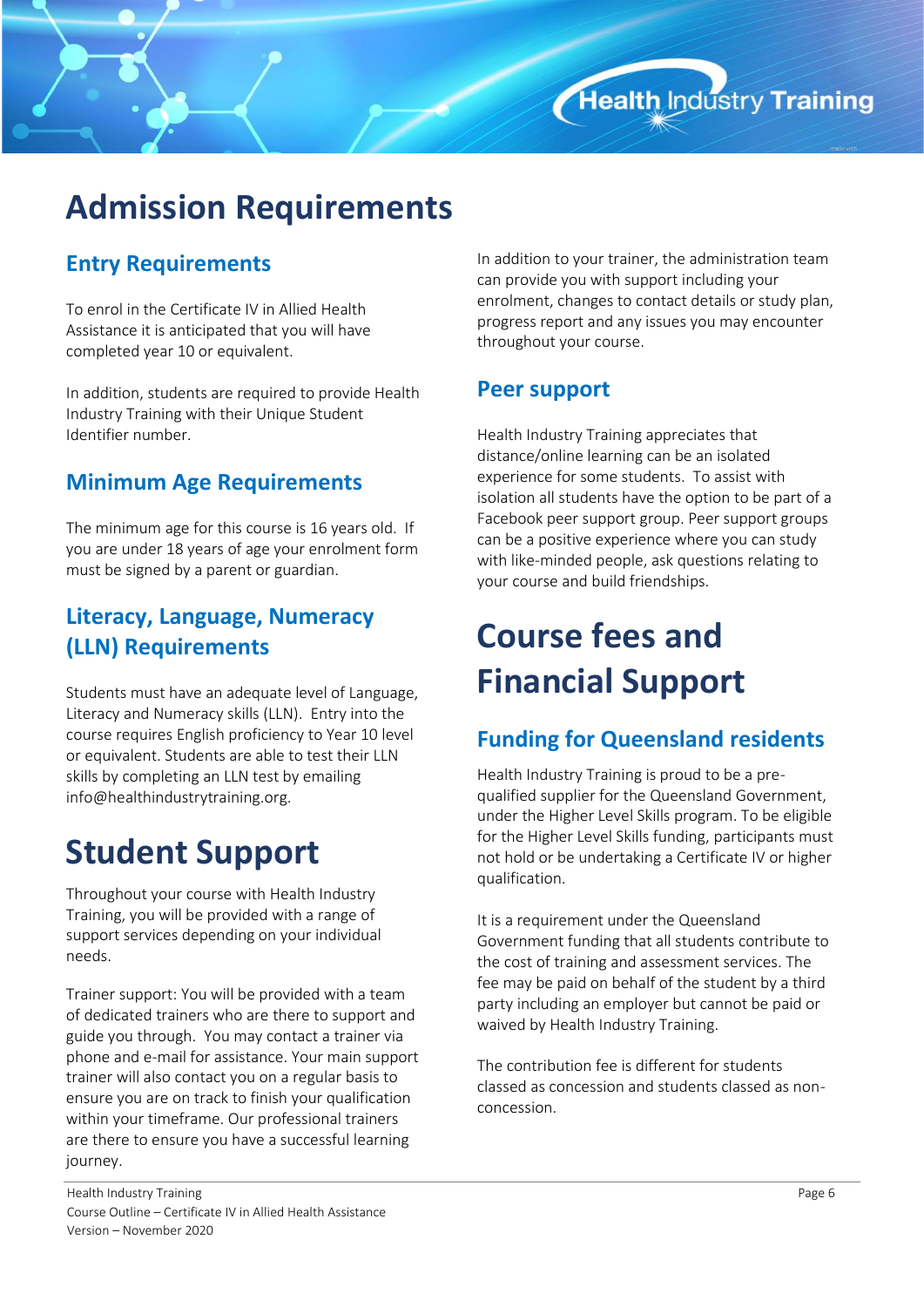

Concessional student status applies when:

- (a) the student holds a Health Care or Pensioner Concession Card issued under Commonwealth law, or is the partner or a dependant of a person who holds a Health Care or Pensioner Concession Card and is named on the card;
- (b) the student provides Health Industry Training with an official form under Commonwealth law confirming that the student, their partner or the person of whom the student is a dependant is entitled to concessions under a Health Care or Pensioner Concession Card;
- (c) the student is an Aboriginal or Torres Strait Islander;
- (d) the student is a school student and is enrolled in a VETiS program (may include young people in detention);
- (e) the student has a disability; or
- (f) the student is an adult prisoner.

Non-concessional student status applies if:

- (a) none of the above relates to the student status at the time of enrolment; or
- (b) the contribution fees are paid by a third-party including employer, or job network provider.

#### **Funding for South Australia residents**

Health Industry Training is proud to be a preferred supplier for the South Australia government's WorkReady initiative. You may be eligible for government subsidised training if you live or work in South Australia and you are:

- an Australian or New Zealand citizen
- a permanent Australian resident, or
- an eligible visa holder

and you are:

- 16 years or over and not enrolled at school, or
- 16 years or over, enrolled in school and undertaking training through the Training Guarantee for SACE Students (TGSS), or
- undertaking training through a training contract as an apprentice or trainee in an identified course

Eligible participants can access:

- one foundation skills course (if assessed to need it)
- up to five bridging units at every qualification level (if assessed to need them)
- unlimited priority courses.

To check your eligibility for funding visit <https://www.skills.sa.gov.au/subsidised-eligibility>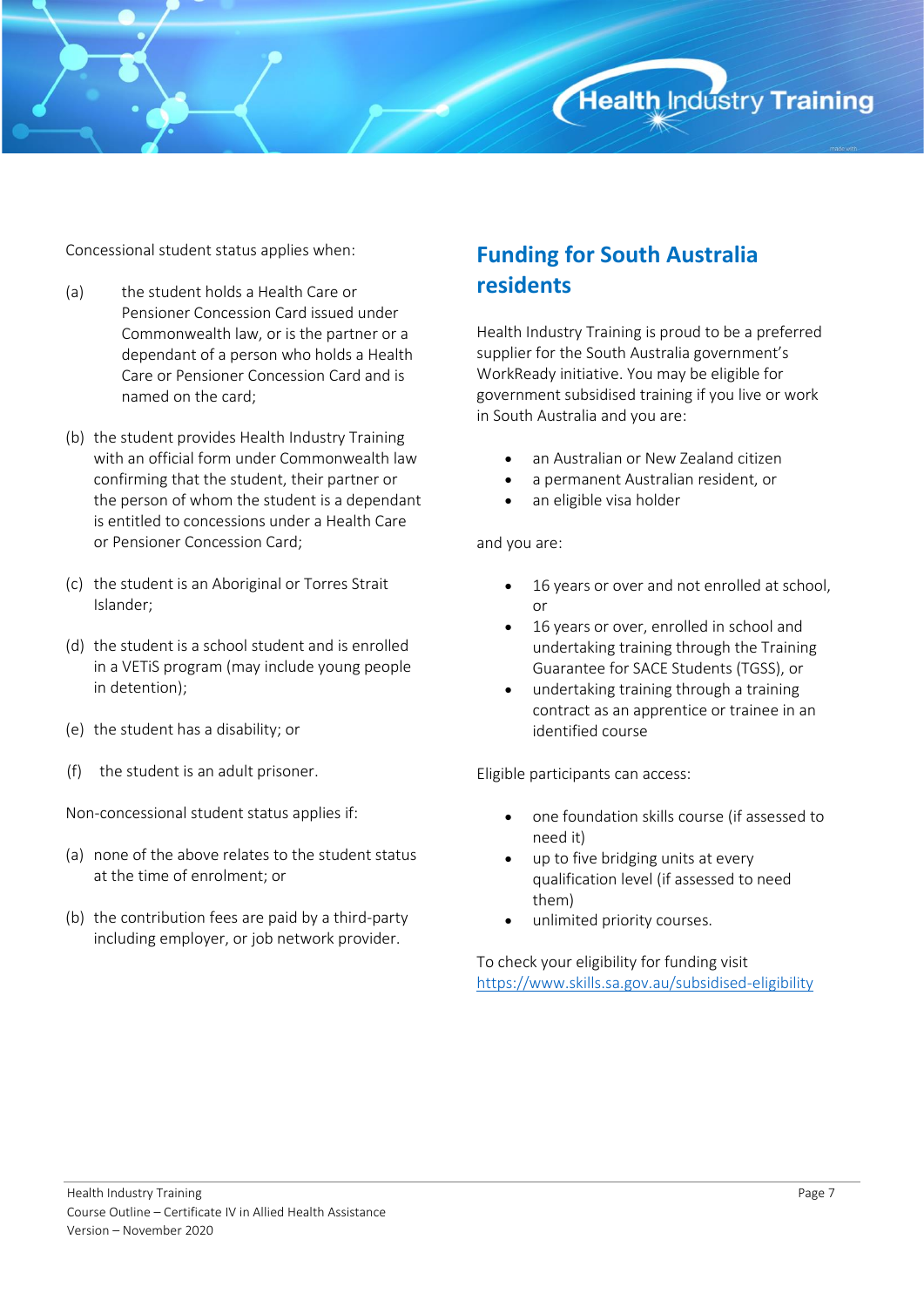#### **Traineeships**

Skilling South Australia provides subsidies towards the cost of training and assessment services for eligible Trainees and Apprentices. The program aims to assist people to get skills and qualifications to build careers and meet the workforce needs of industry through growth in Traineeships and Apprenticeships.

For more information on Skilling South Australia funding, please visit <https://www.skilling.sa.gov.au/>

Other States - This course is also available to be delivered as a traineeship in other states. Training is available for new and existing employees. Please contact your preferred apprenticeship centre to arrange sign up of your Traineeship.

#### **Fee-paying**

To assist students who are not eligible for funding, Health Industry Training offers financial assistance by allowing students to take advantage of our affordable payment plan options (weekly, fortnightly or monthly instalments) (see enrolment form for additional information)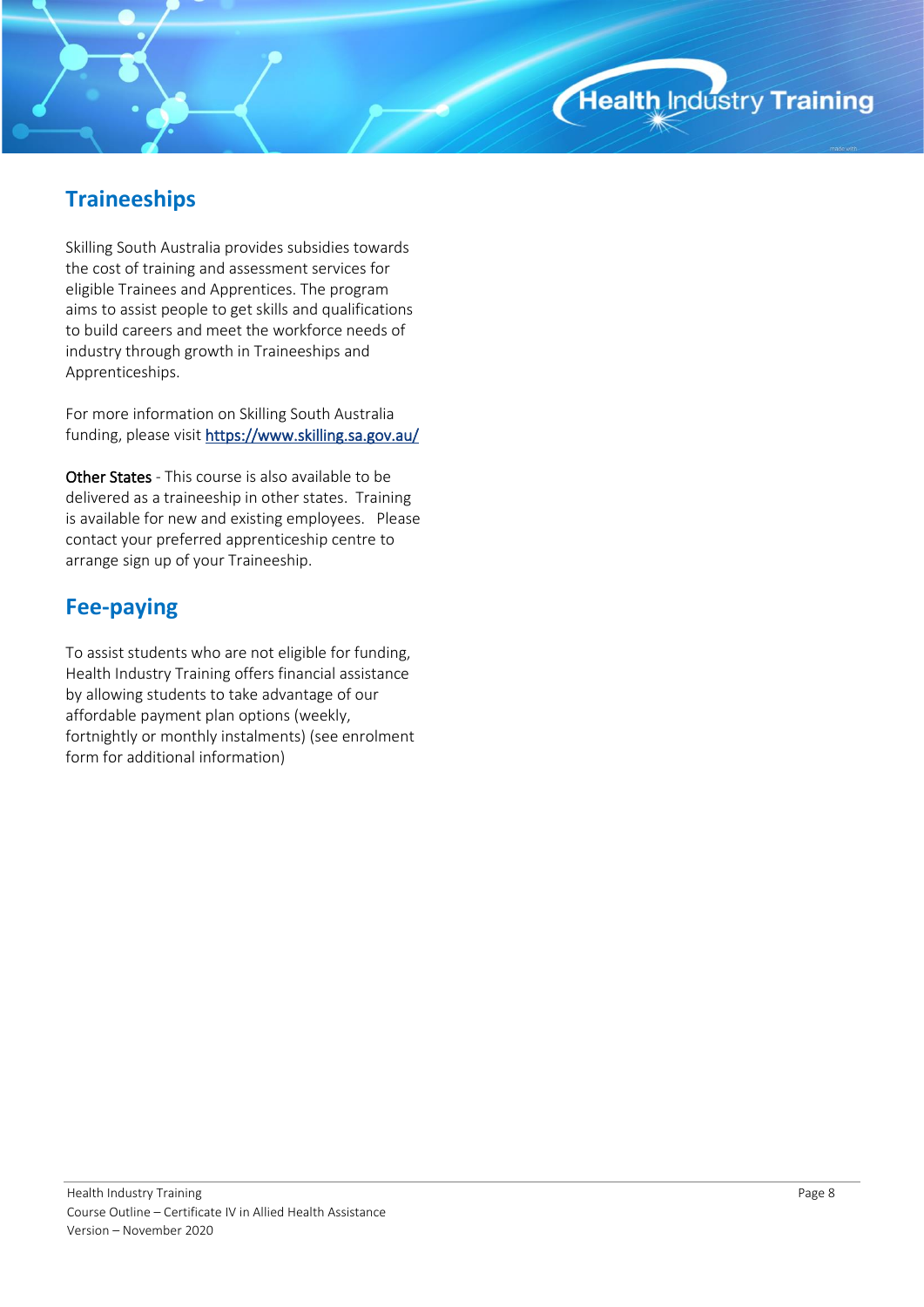### **Course Structure**

The Certificate IV in Allied Health Assistance has been packaged to include:

16 units are required to be awarded the qualification including:

- 7 core units
- 9 elective units

The course combines theoretical and practical work placement experience. The theoretical component of the course provides the student with the relevant knowledge required to work in the primary health care sector. The practical placement experience provides students with the practical knowledge and skills for students to work in a practical setting on completion of the qualification. The table below provides a list of the units of competencies offered by Health Industry Training.

| Unit Code                                                                                                      | <b>Unit Title</b>                                                           | (Core/Elective) |
|----------------------------------------------------------------------------------------------------------------|-----------------------------------------------------------------------------|-----------------|
| CHCCOM005                                                                                                      | Communicate and work in health or community services                        | Core            |
| CHCDIV001                                                                                                      | Work with diverse people                                                    | Core            |
| HLTWHS002                                                                                                      | Follow safe work practices for direct client care                           | Core            |
| CHCLEG003                                                                                                      | Manage legal and ethical compliance                                         | Core            |
| HLTAAP001                                                                                                      | Recognise healthy body systems                                              | Core            |
| BSBMED301                                                                                                      | Interpret and apply medical terminology appropriately                       | Core            |
| HLTAAP002                                                                                                      | Confirm physical health status *                                            | Core            |
|                                                                                                                | Nine (9) elective units are to be selected.                                 |                 |
| ALL of the following electives MUST BE completed for Physiotherapy specialisation [120 placement hours]        |                                                                             |                 |
| HLTAHA003                                                                                                      | Deliver and monitor client specific physiotherapy programs *                | Elective        |
| HLTAHA005                                                                                                      | Support the delivery and monitoring of physiotherapy program for mobility * | Elective        |
| ALL of the following electives MUST BE completed for Podiatry specialisation [240 placement hours]             |                                                                             |                 |
| HLTAHA006                                                                                                      | Assist with basic foot hygiene *                                            | Elective        |
| HLTAHA007                                                                                                      | Assist with podiatric procedures *                                          | Elective        |
| HLTAHA008                                                                                                      | Assist with podiatry assessment and exercise *                              | Elective        |
| ALL of the following electives MUST BE completed for Occupational Therapy specialisation [120 placement hours] |                                                                             |                 |
| HLTAHA010                                                                                                      | Assist with the development and maintenance of client functional status *   | Elective        |
| HLTAHA016                                                                                                      | Support the fitting of assistive equipment *                                | Elective        |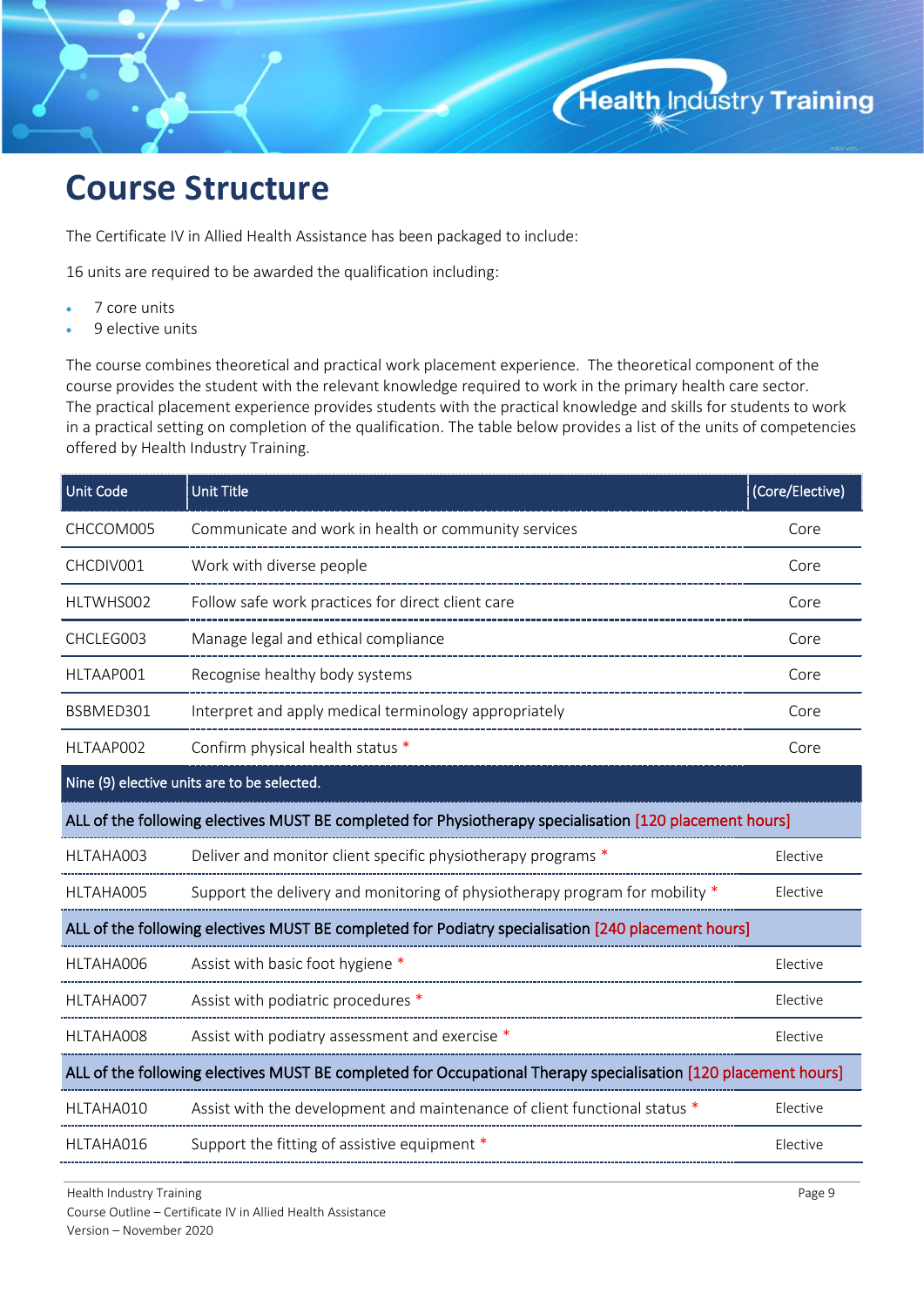

\*Mandatory practical placement required